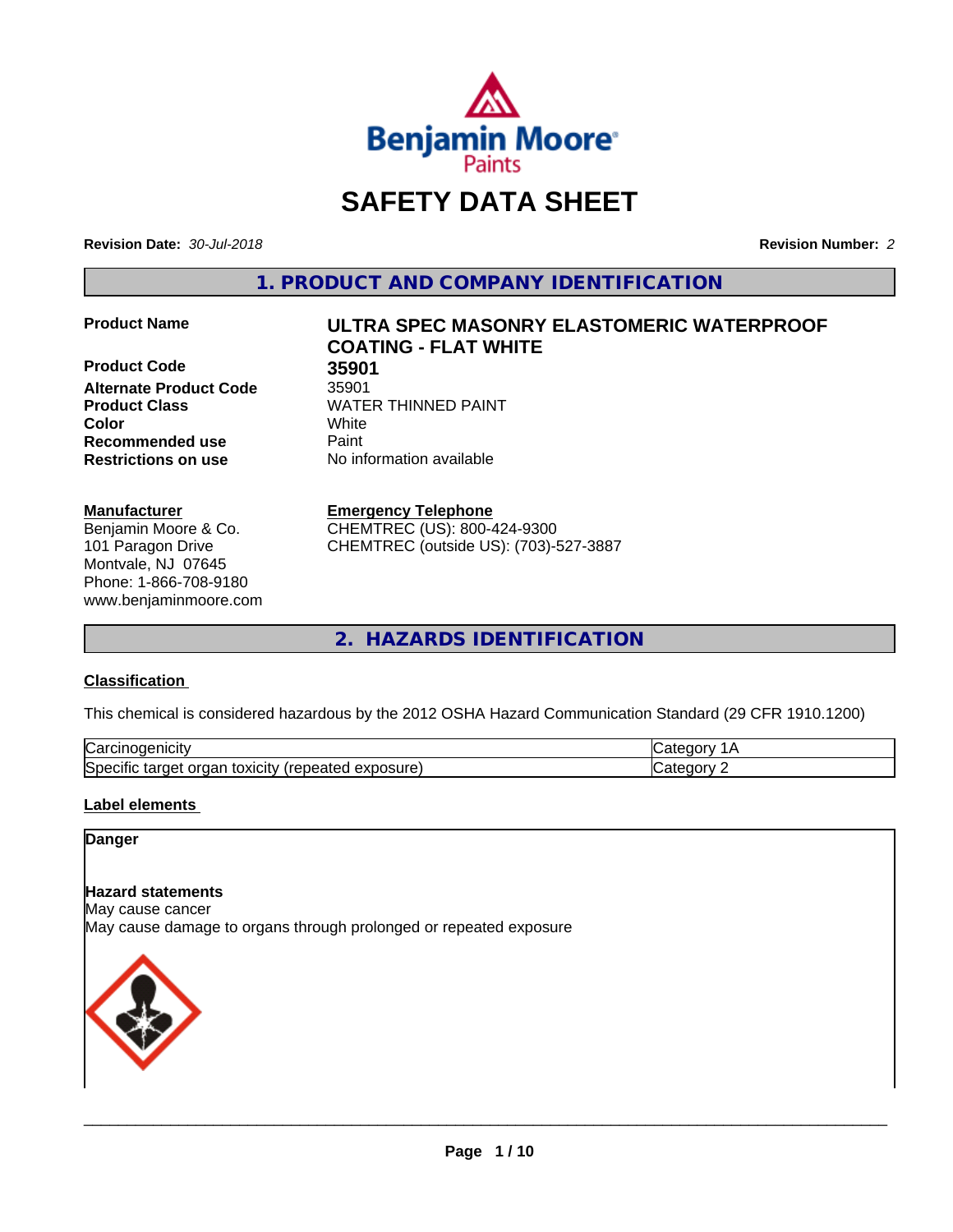**Appearance** liquid **Odor 11** Odor little or no odor

#### **Precautionary Statements - Prevention**

Obtain special instructions before use Do not handle until all safety precautions have been read and understood Use personal protective equipment as required Do not breathe dust/fume/gas/mist/vapors/spray

#### **Precautionary Statements - Response**

IF exposed or concerned: Get medical advice/attention

#### **Precautionary Statements - Storage**

Store locked up

#### **Precautionary Statements - Disposal**

Dispose of contents/container to an approved waste disposal plant

#### **Hazards not otherwise classified (HNOC)**

Not applicable

#### **Other information**

No information available

# **3. COMPOSITION INFORMATION ON COMPONENTS**

\_\_\_\_\_\_\_\_\_\_\_\_\_\_\_\_\_\_\_\_\_\_\_\_\_\_\_\_\_\_\_\_\_\_\_\_\_\_\_\_\_\_\_\_\_\_\_\_\_\_\_\_\_\_\_\_\_\_\_\_\_\_\_\_\_\_\_\_\_\_\_\_\_\_\_\_\_\_\_\_\_\_\_\_\_\_\_\_\_\_\_\_\_

| <b>Chemical name</b> | CAS No.        | Weight-% |
|----------------------|----------------|----------|
| Limestone            | 1317-65-3      | 20       |
| Titanium dioxide     | 13463-67-7     |          |
| Ethylene glycol      | $107 - 21 - 1$ |          |
| Zinc oxide           | 1314-13-2      |          |
| Silica, mica         | 12001-26-2     |          |
| Silica, crystalline  | 14808-60-7     | 0.5      |
| Diphenyl ketone      | 119-61-9       | 0.5      |

|                       | 4. FIRST AID MEASURES                                                                                                                                                                                                        |
|-----------------------|------------------------------------------------------------------------------------------------------------------------------------------------------------------------------------------------------------------------------|
| <b>General Advice</b> | For further assistance, contact your local Poison Control Center.                                                                                                                                                            |
| <b>Eye Contact</b>    | Rinse thoroughly with plenty of water for at least 15 minutes and consult a<br>physician.                                                                                                                                    |
| <b>Skin Contact</b>   | Wash off immediately with soap and plenty of water while removing all<br>contaminated clothes and shoes.                                                                                                                     |
| <b>Inhalation</b>     | Move to fresh air. If symptoms persist, call a physician.                                                                                                                                                                    |
| Ingestion             | Clean mouth with water and afterwards drink plenty of water. Call a POISON<br>CENTER or doctor/physician if exposed or you feel unwell. If large quantities of<br>this material are swallowed, call a physician immediately. |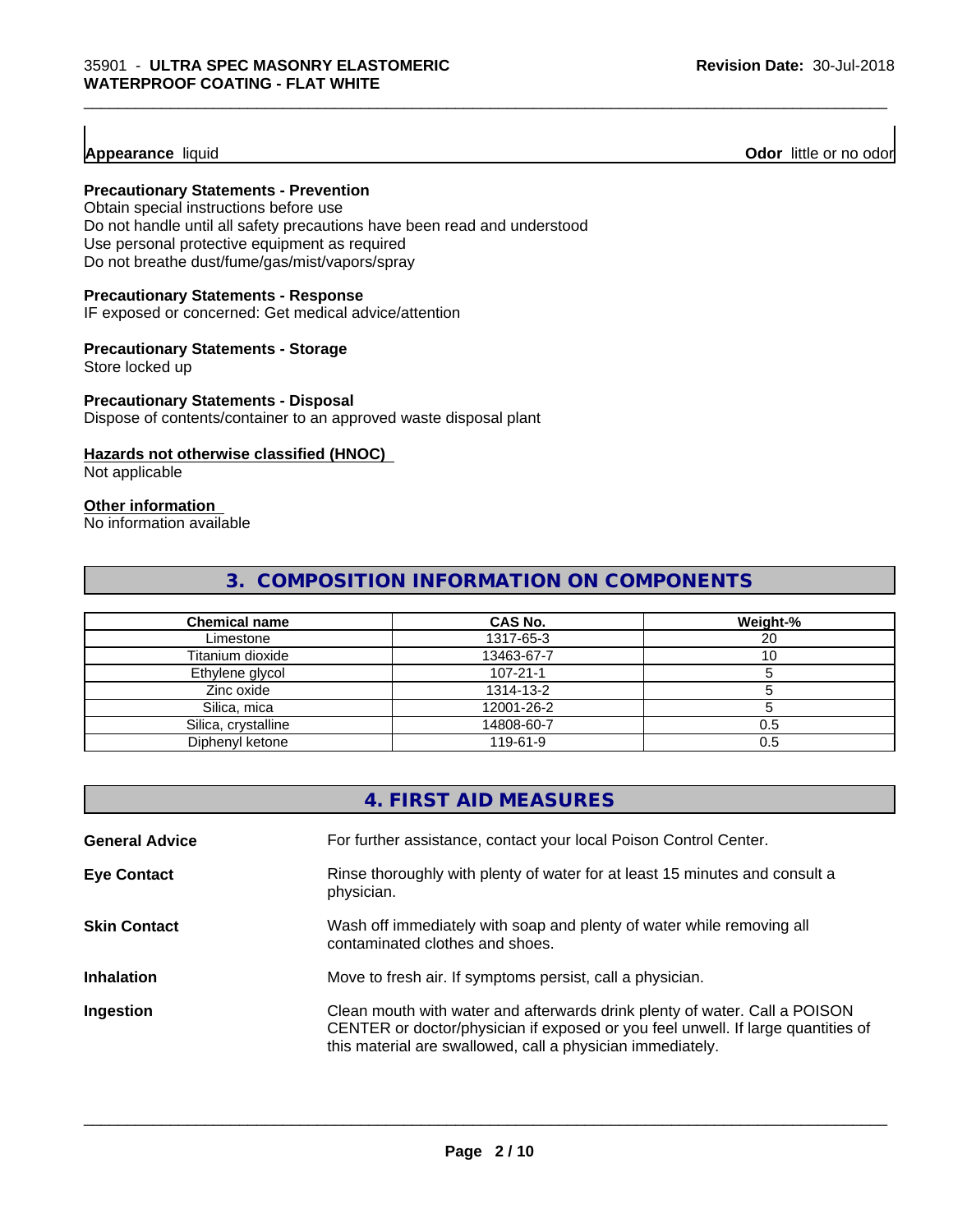| <b>Most Important</b><br><b>Symptoms/Effects</b>                                 | None known.            |                                                    |                                                                                                                 |
|----------------------------------------------------------------------------------|------------------------|----------------------------------------------------|-----------------------------------------------------------------------------------------------------------------|
| <b>Notes To Physician</b>                                                        | Treat symptomatically. |                                                    |                                                                                                                 |
|                                                                                  |                        | 5. FIRE-FIGHTING MEASURES                          |                                                                                                                 |
| <b>Suitable Extinguishing Media</b>                                              |                        |                                                    | Use extinguishing measures that are appropriate to local<br>circumstances and the surrounding environment.      |
| <b>Protective Equipment And Precautions For</b><br><b>Firefighters</b>           |                        | and full protective gear.                          | As in any fire, wear self-contained breathing apparatus<br>pressure-demand, MSHA/NIOSH (approved or equivalent) |
| <b>Specific Hazards Arising From The Chemical</b>                                |                        | extreme heat.                                      | Closed containers may rupture if exposed to fire or                                                             |
| <b>Sensitivity To Mechanical Impact</b>                                          |                        | <b>No</b>                                          |                                                                                                                 |
| <b>Sensitivity To Static Discharge</b>                                           |                        | <b>No</b>                                          |                                                                                                                 |
| <b>Flash Point Data</b><br>Flash Point (°F)<br>Flash Point (°C)<br><b>Method</b> |                        | Not applicable<br>Not applicable<br>Not applicable |                                                                                                                 |
| <b>Flammability Limits In Air</b>                                                |                        |                                                    |                                                                                                                 |
| Lower flammability limit:<br><b>Upper flammability limit:</b>                    |                        | Not applicable<br>Not applicable                   |                                                                                                                 |
| <b>NFPA</b><br>Health: 1                                                         | Flammability: 0        | Instability: 0                                     | <b>Special: Not Applicable</b>                                                                                  |
| <b>NFPA Legend</b><br>0 - Not Hazardous<br>1 - Slightly<br>2 - Moderate          |                        |                                                    |                                                                                                                 |

\_\_\_\_\_\_\_\_\_\_\_\_\_\_\_\_\_\_\_\_\_\_\_\_\_\_\_\_\_\_\_\_\_\_\_\_\_\_\_\_\_\_\_\_\_\_\_\_\_\_\_\_\_\_\_\_\_\_\_\_\_\_\_\_\_\_\_\_\_\_\_\_\_\_\_\_\_\_\_\_\_\_\_\_\_\_\_\_\_\_\_\_\_

- Moderate
- 3 High
- 4 Severe

*The ratings assigned are only suggested ratings, the contractor/employer has ultimate responsibilities for NFPA ratings where this system is used.*

*Additional information regarding the NFPA rating system is available from the National Fire Protection Agency (NFPA) at www.nfpa.org.*

# **6. ACCIDENTAL RELEASE MEASURES**

| <b>Personal Precautions</b>      | Avoid contact with skin, eyes and clothing. Ensure adequate ventilation.                             |
|----------------------------------|------------------------------------------------------------------------------------------------------|
| <b>Other Information</b>         | Prevent further leakage or spillage if safe to do so.                                                |
| <b>Environmental precautions</b> | See Section 12 for additional Ecological Information.                                                |
| <b>Methods for Cleaning Up</b>   | Soak up with inert absorbent material. Sweep up and shovel into suitable<br>containers for disposal. |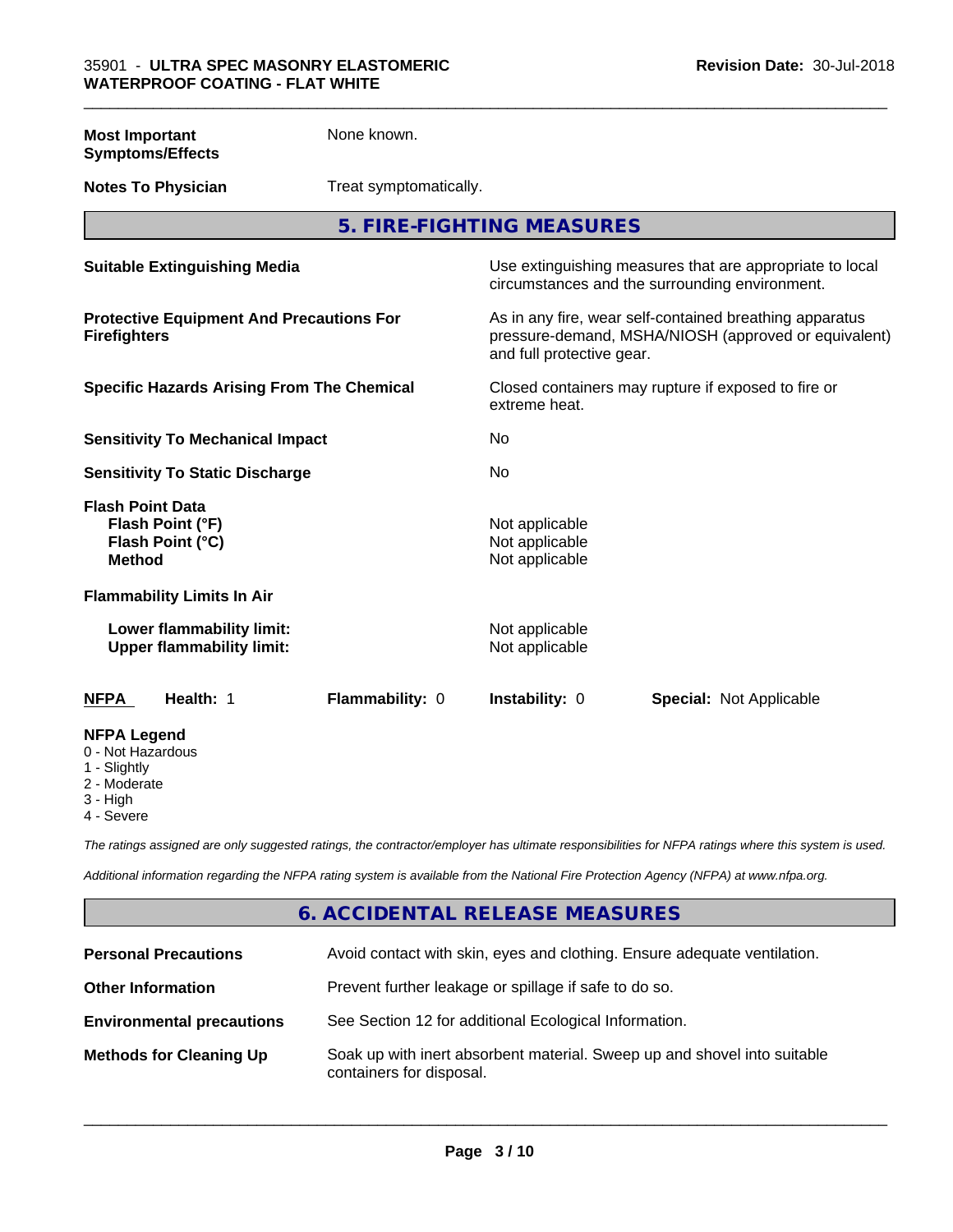## **7. HANDLING AND STORAGE**

\_\_\_\_\_\_\_\_\_\_\_\_\_\_\_\_\_\_\_\_\_\_\_\_\_\_\_\_\_\_\_\_\_\_\_\_\_\_\_\_\_\_\_\_\_\_\_\_\_\_\_\_\_\_\_\_\_\_\_\_\_\_\_\_\_\_\_\_\_\_\_\_\_\_\_\_\_\_\_\_\_\_\_\_\_\_\_\_\_\_\_\_\_

| <b>Handling</b>               | Avoid contact with skin, eyes and clothing. Avoid breathing vapors, spray mists or<br>sanding dust. In case of insufficient ventilation, wear suitable respiratory<br>equipment. |  |
|-------------------------------|----------------------------------------------------------------------------------------------------------------------------------------------------------------------------------|--|
| <b>Storage</b>                | Keep container tightly closed. Keep out of the reach of children.                                                                                                                |  |
| <b>Incompatible Materials</b> | No information available                                                                                                                                                         |  |

## **8. EXPOSURE CONTROLS/PERSONAL PROTECTION**

#### **Exposure Limits**

| <b>Chemical name</b> | <b>ACGIH TLV</b>                                | <b>OSHA PEL</b>                                         |
|----------------------|-------------------------------------------------|---------------------------------------------------------|
| Limestone            | N/E                                             | 15 mg/m <sup>3</sup> - TWA<br>5 mg/m <sup>3</sup> - TWA |
| Titanium dioxide     | 10 mg/m $3$ - TWA                               | 15 mg/m $3$ - TWA                                       |
| Ethylene glycol      | 100 mg/m $3$ - Ceiling                          | N/E                                                     |
| Zinc oxide           | 2 mg/m <sup>3</sup> - TWA<br>10 mg/m $3$ - STEL | $5 \text{ mg/m}^3$ - TWA<br>15 mg/m <sup>3</sup> - TWA  |
| Silica, mica         | $3 \text{ ma/m}^3$ - TWA                        | 20 mppcf - TWA                                          |
| Silica, crystalline  | $0.025$ mg/m <sup>3</sup> - TWA                 |                                                         |

#### **Legend**

ACGIH - American Conference of Governmental Industrial Hygienists Exposure Limits OSHA - Occupational Safety & Health Administration Exposure Limits N/E - Not Established

| <b>Engineering Measures</b> | <b>Ensure adequate</b> |
|-----------------------------|------------------------|
|-----------------------------|------------------------|

ventilation, especially in confined areas.

| <b>Personal Protective Equipment</b> |                                                                          |
|--------------------------------------|--------------------------------------------------------------------------|
| <b>Eye/Face Protection</b>           | Safety glasses with side-shields.                                        |
| <b>Skin Protection</b>               | Protective gloves and impervious clothing.                               |
| <b>Respiratory Protection</b>        | In case of insufficient ventilation wear suitable respiratory equipment. |
| <b>Hygiene Measures</b>              | Avoid contact with skin, eyes and clothing. Remove and wash contaminated |

#### **9. PHYSICAL AND CHEMICAL PROPERTIES**

clothing before re-use. Wash thoroughly after handling.

| Appearance                  | liquid                   |
|-----------------------------|--------------------------|
| Odor                        | little or no odor        |
| <b>Odor Threshold</b>       | No information available |
| Density (Ibs/gal)           | $10.6 - 11.0$            |
| <b>Specific Gravity</b>     | $1.27 - 1.31$            |
| рH                          | No information available |
| <b>Viscosity (cps)</b>      | No information available |
| Solubility(ies)             | No information available |
| <b>Water solubility</b>     | No information available |
| <b>Evaporation Rate</b>     | No information available |
| Vapor pressure @20 °C (kPa) | No information available |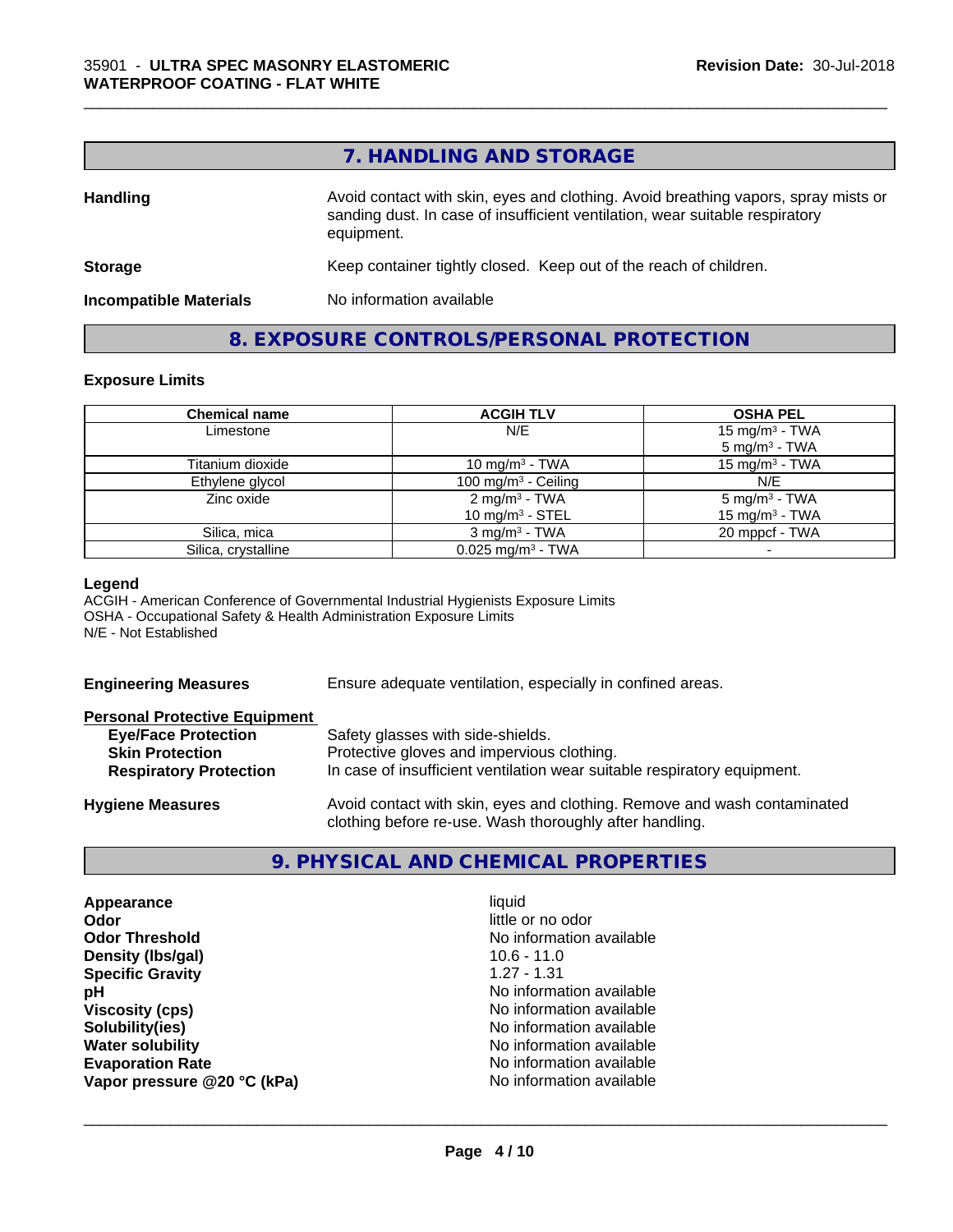| Vapor density                        | No information available |
|--------------------------------------|--------------------------|
| Wt. % Solids                         | $50 - 60$                |
| Vol. % Solids                        | $35 - 45$                |
| Wt. % Volatiles                      | $40 - 50$                |
| Vol. % Volatiles                     | $55 - 65$                |
| <b>VOC Regulatory Limit (g/L)</b>    | < 100                    |
| <b>Boiling Point (°F)</b>            | 212                      |
| <b>Boiling Point (°C)</b>            | 100                      |
| <b>Freezing Point (°F)</b>           | 32                       |
| <b>Freezing Point (°C)</b>           | 0                        |
| Flash Point (°F)                     | Not applicable           |
| Flash Point (°C)                     | Not applicable           |
| <b>Method</b>                        | Not applicable           |
| <b>Flammability (solid, gas)</b>     | Not applicable           |
| <b>Upper flammability limit:</b>     | Not applicable           |
| Lower flammability limit:            | Not applicable           |
| Autoignition Temperature (°F)        | No information available |
| <b>Autoignition Temperature (°C)</b> | No information available |
| Decomposition Temperature (°F)       | No information available |
| Decomposition Temperature (°C)       | No information available |
| <b>Partition coefficient</b>         | No information available |

\_\_\_\_\_\_\_\_\_\_\_\_\_\_\_\_\_\_\_\_\_\_\_\_\_\_\_\_\_\_\_\_\_\_\_\_\_\_\_\_\_\_\_\_\_\_\_\_\_\_\_\_\_\_\_\_\_\_\_\_\_\_\_\_\_\_\_\_\_\_\_\_\_\_\_\_\_\_\_\_\_\_\_\_\_\_\_\_\_\_\_\_\_

### **10. STABILITY AND REACTIVITY**

| <b>Reactivity</b>                         | Not Applicable                           |
|-------------------------------------------|------------------------------------------|
| <b>Chemical Stability</b>                 | Stable under normal conditions.          |
| <b>Conditions to avoid</b>                | Prevent from freezing.                   |
| <b>Incompatible Materials</b>             | No materials to be especially mentioned. |
| <b>Hazardous Decomposition Products</b>   | None under normal use.                   |
| <b>Possibility of hazardous reactions</b> | None under normal conditions of use.     |

**11. TOXICOLOGICAL INFORMATION**

**Product Information**

#### **Information on likely routes of exposure**

**Principal Routes of Exposure** Eye contact, skin contact and inhalation.

**Acute Toxicity** 

**Product Information** No information available

#### **Symptoms related to the physical,chemical and toxicological characteristics**

**Symptoms** No information available

**Delayed and immediate effects as well as chronic effects from short and long-term exposure**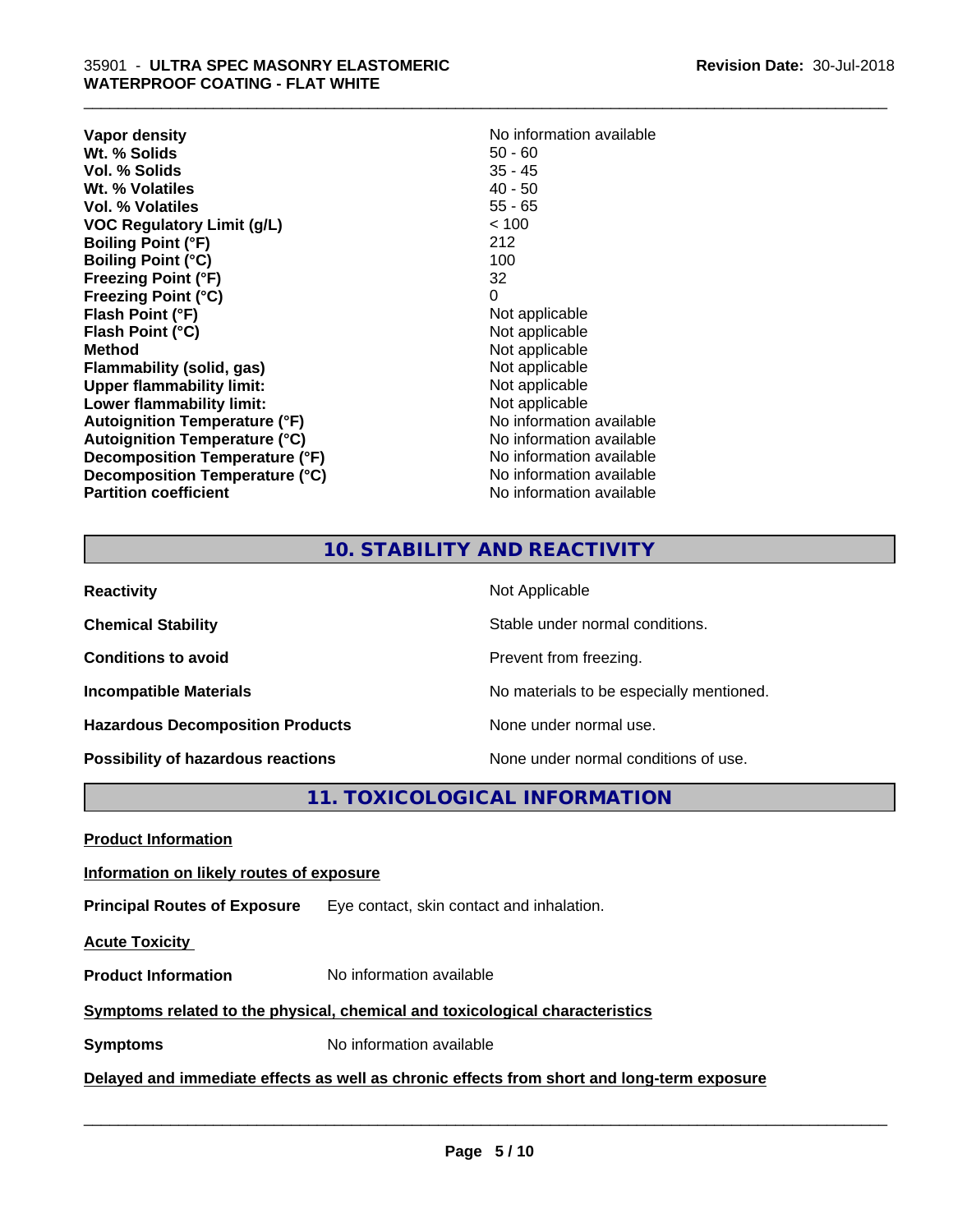| Eye contact                     | May cause slight irritation.                                                      |
|---------------------------------|-----------------------------------------------------------------------------------|
| <b>Skin contact</b>             | Substance may cause slight skin irritation. Prolonged or repeated contact may dry |
|                                 | skin and cause irritation.                                                        |
| <b>Inhalation</b>               | May cause irritation of respiratory tract.                                        |
| Ingestion                       | May be harmful if swallowed. Ingestion may cause gastrointestinal irritation,     |
|                                 | nausea, vomiting and diarrhea. May cause adverse kidney effects.                  |
| <b>Sensitization</b>            | No information available                                                          |
| <b>Neurological Effects</b>     | No information available.                                                         |
| <b>Mutagenic Effects</b>        | No information available.                                                         |
| <b>Reproductive Effects</b>     | No information available.                                                         |
| <b>Developmental Effects</b>    | No information available.                                                         |
| <b>Target organ effects</b>     | No information available.                                                         |
| <b>STOT - single exposure</b>   | No information available.                                                         |
| <b>STOT - repeated exposure</b> | Causes damage to organs through prolonged or repeated exposure if inhaled.        |
| Other adverse effects           | No information available.                                                         |
| <b>Aspiration Hazard</b>        | No information available                                                          |

#### **Numerical measures of toxicity**

#### **The following values are calculated based on chapter 3.1 of the GHS document**

**ATEmix (oral)** 19511 mg/kg

#### **Component Information**

Titanium dioxide LD50 Oral: > 10000 mg/kg (Rat) Ethylene glycol LD50 Oral: 4700 mg/kg (Rat) LD50 Dermal: 9530 µg/L (Rabbit) Zinc oxide LD50 Oral: 5000 mg/kg (Rat) LC50 Inhalation (Dust):  $> 5700$  mg/m<sup>3</sup> (Rat, 4 hr.) Silica, mica LD50 Oral: > 16000 mg/kg (Rat) Silica, crystalline LD50 Oral: 500 mg/kg (Rat)

#### **Carcinogenicity**

*The information below indicateswhether each agency has listed any ingredient as a carcinogen:.*

| <b>Chemical name</b> | <b>IARC</b>         | <b>NTP</b>  | <b>OSHA</b> |
|----------------------|---------------------|-------------|-------------|
|                      | 2B - Possible Human |             | Listed      |
| Titanium dioxide     | Carcinogen          |             |             |
|                      | - Human Carcinogen  | Known Human | Listed      |
| Silica, crystalline  |                     | Carcinogen  |             |
|                      | 2B - Possible Human |             | Listed      |
| Diphenyl ketone      | Carcinogen          |             |             |

• Crystalline Silica has been determined to be carcinogenic to humans by IARC (1) when in respirable form. Risk of cancer depends on duration and level of inhalation exposure to spray mist or dust from sanding the dried pa cancer depends on duration and level of inhalation exposure to spray mist or dust from sanding the dried paint.

• Although IARC has classified titanium dioxide as possibly carcinogenic to humans (2B), their summary concludes: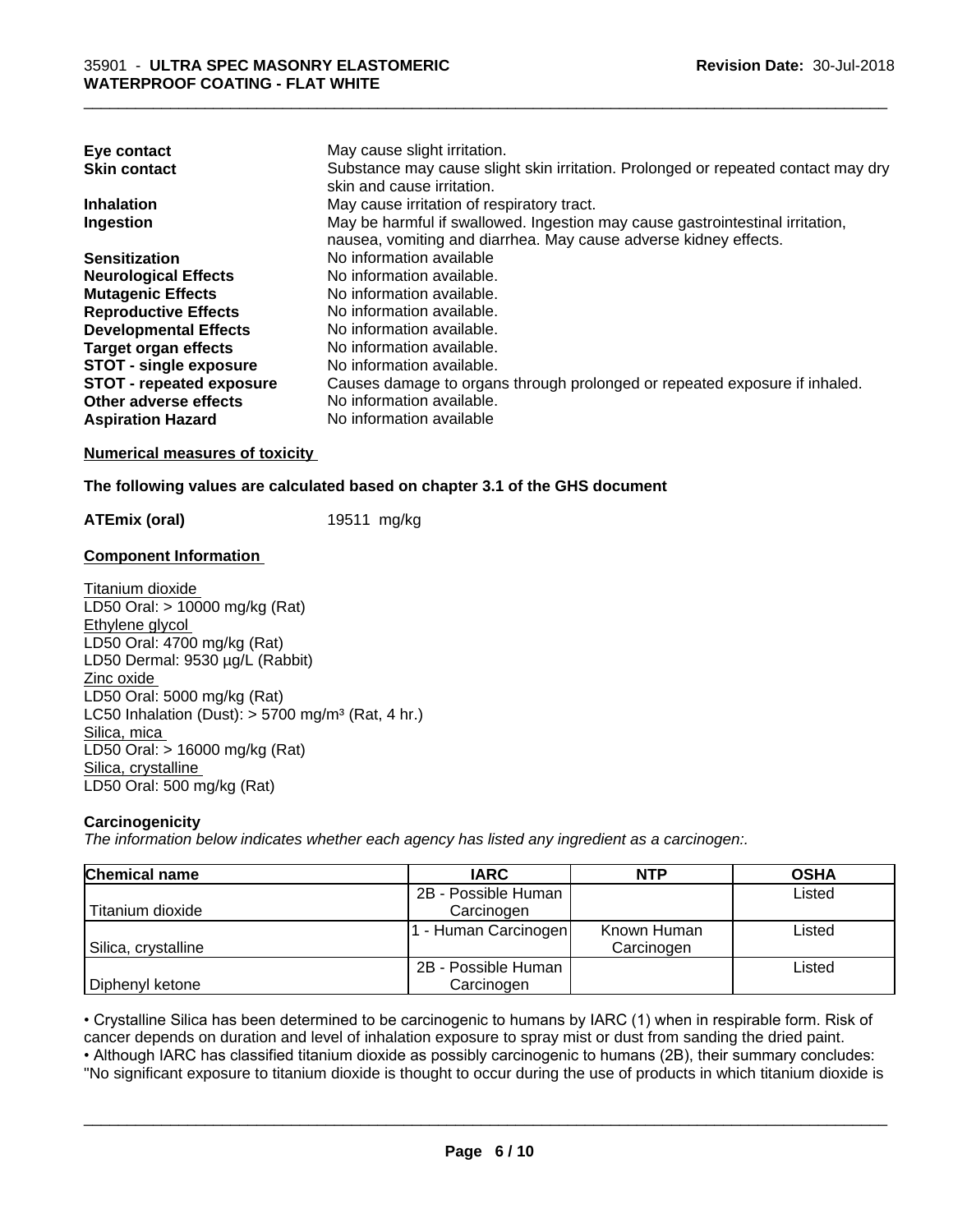bound to other materials, such as paint."

#### **Legend**

IARC - International Agency for Research on Cancer NTP - National Toxicity Program OSHA - Occupational Safety & Health Administration

**12. ECOLOGICAL INFORMATION**

\_\_\_\_\_\_\_\_\_\_\_\_\_\_\_\_\_\_\_\_\_\_\_\_\_\_\_\_\_\_\_\_\_\_\_\_\_\_\_\_\_\_\_\_\_\_\_\_\_\_\_\_\_\_\_\_\_\_\_\_\_\_\_\_\_\_\_\_\_\_\_\_\_\_\_\_\_\_\_\_\_\_\_\_\_\_\_\_\_\_\_\_\_

#### **Ecotoxicity Effects**

The environmental impact of this product has not been fully investigated.

#### **Product Information**

#### **Acute Toxicity to Fish**

No information available

#### **Acute Toxicity to Aquatic Invertebrates**

No information available

#### **Acute Toxicity to Aquatic Plants**

No information available

#### **Persistence / Degradability**

No information available.

#### **Bioaccumulation**

There is no data for this product.

#### **Mobility in Environmental Media**

No information available.

#### **Ozone**

No information available

#### **Component Information**

#### **Acute Toxicity to Fish**

Titanium dioxide  $LC50:$  > 1000 mg/L (Fathead Minnow - 96 hr.) Ethylene glycol LC50: 8050 mg/L (Fathead Minnow - 96 hr.)

#### **Acute Toxicity to Aquatic Invertebrates**

No information available

#### **Acute Toxicity to Aquatic Plants**

No information available

**13. DISPOSAL CONSIDERATIONS**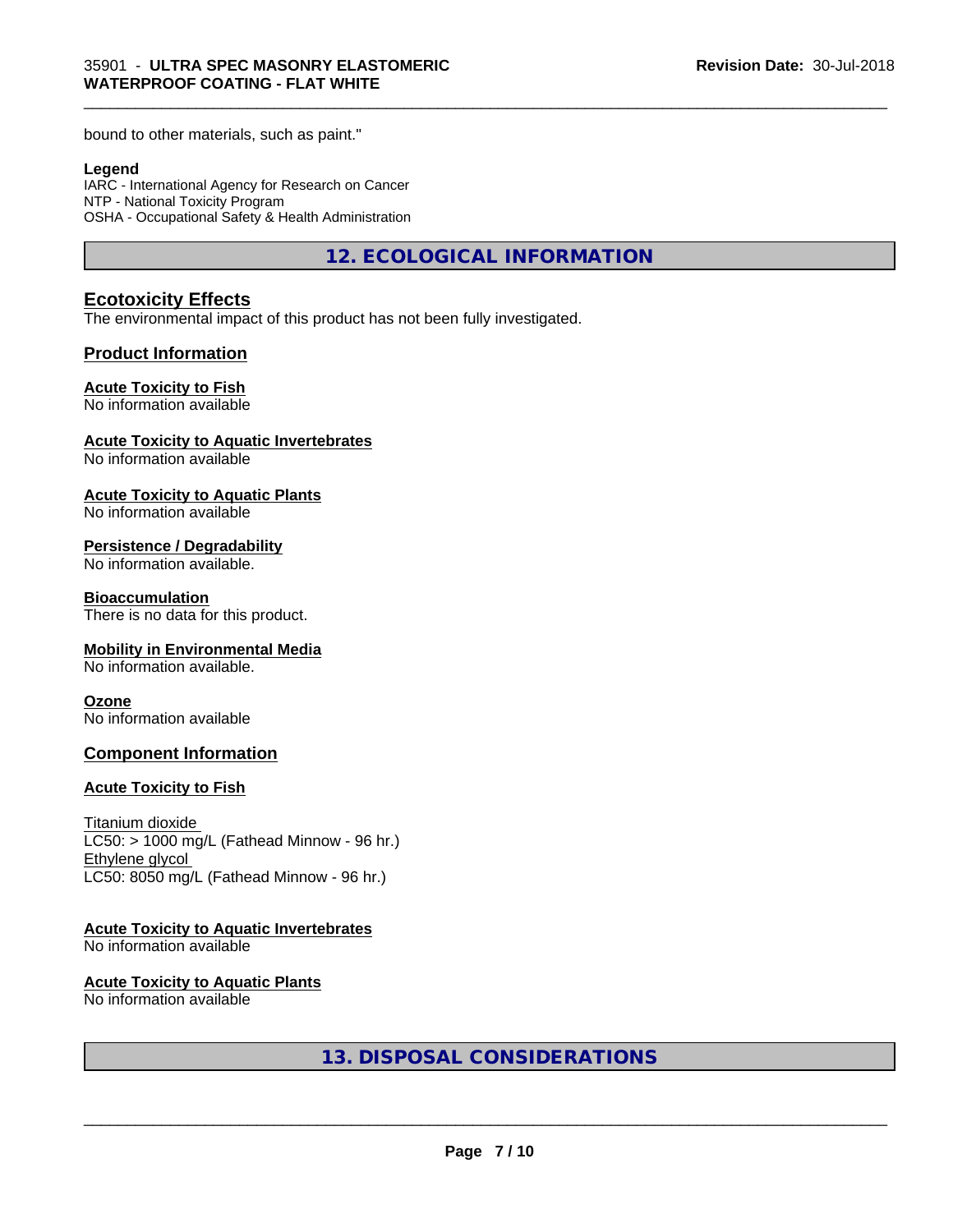| <b>Waste Disposal Method</b> | Dispose of in accordance with federal, state, and local regulations. Local<br>requirements may vary, consult your sanitation department or state-designated<br>environmental protection agency for more disposal options. |  |  |
|------------------------------|---------------------------------------------------------------------------------------------------------------------------------------------------------------------------------------------------------------------------|--|--|
|                              | 14. TRANSPORT INFORMATION                                                                                                                                                                                                 |  |  |
| <b>DOT</b>                   | Not regulated                                                                                                                                                                                                             |  |  |
| <b>ICAO / IATA</b>           | Not regulated                                                                                                                                                                                                             |  |  |
| <b>IMDG / IMO</b>            | Not regulated                                                                                                                                                                                                             |  |  |
|                              | <b>15. REGULATORY INFORMATION</b>                                                                                                                                                                                         |  |  |
|                              |                                                                                                                                                                                                                           |  |  |

\_\_\_\_\_\_\_\_\_\_\_\_\_\_\_\_\_\_\_\_\_\_\_\_\_\_\_\_\_\_\_\_\_\_\_\_\_\_\_\_\_\_\_\_\_\_\_\_\_\_\_\_\_\_\_\_\_\_\_\_\_\_\_\_\_\_\_\_\_\_\_\_\_\_\_\_\_\_\_\_\_\_\_\_\_\_\_\_\_\_\_\_\_

#### **International Inventories**

| <b>TSCA: United States</b> | Yes - All components are listed or exempt. |
|----------------------------|--------------------------------------------|
| <b>DSL: Canada</b>         | Yes - All components are listed or exempt. |

#### **Federal Regulations**

#### **SARA 311/312 hazardous categorization**

| No  |
|-----|
| Yes |
| No  |
| Nο  |
| N٥  |
|     |

#### **SARA 313**

Section 313 of Title III of the Superfund Amendments and Reauthorization Act of 1986 (SARA). This product contains a chemical or chemicals which are subject to the reporting requirements of the Act and Title 40 of the Code of Federal Regulations, Part 372:

| <b>Chemical name</b> | CAS No.   | Weight-% | <b>CERCLA/SARA 313</b><br>(de minimis concentration) |
|----------------------|-----------|----------|------------------------------------------------------|
| Ethylene glycol      | 107-21-1  |          |                                                      |
| Zinc oxide           | 1314-13-2 |          |                                                      |

#### **Clean Air Act,Section 112 Hazardous Air Pollutants (HAPs) (see 40 CFR 61)**

This product contains the following HAPs:

| <b>Chemical name</b> | CAS No.  | Weight-% | <b>Hazardous Air Pollutant</b><br>(HAP) |
|----------------------|----------|----------|-----------------------------------------|
| Ethylene glycol      | 107-21-1 |          | Listed                                  |

#### **US State Regulations**

**California Proposition 65**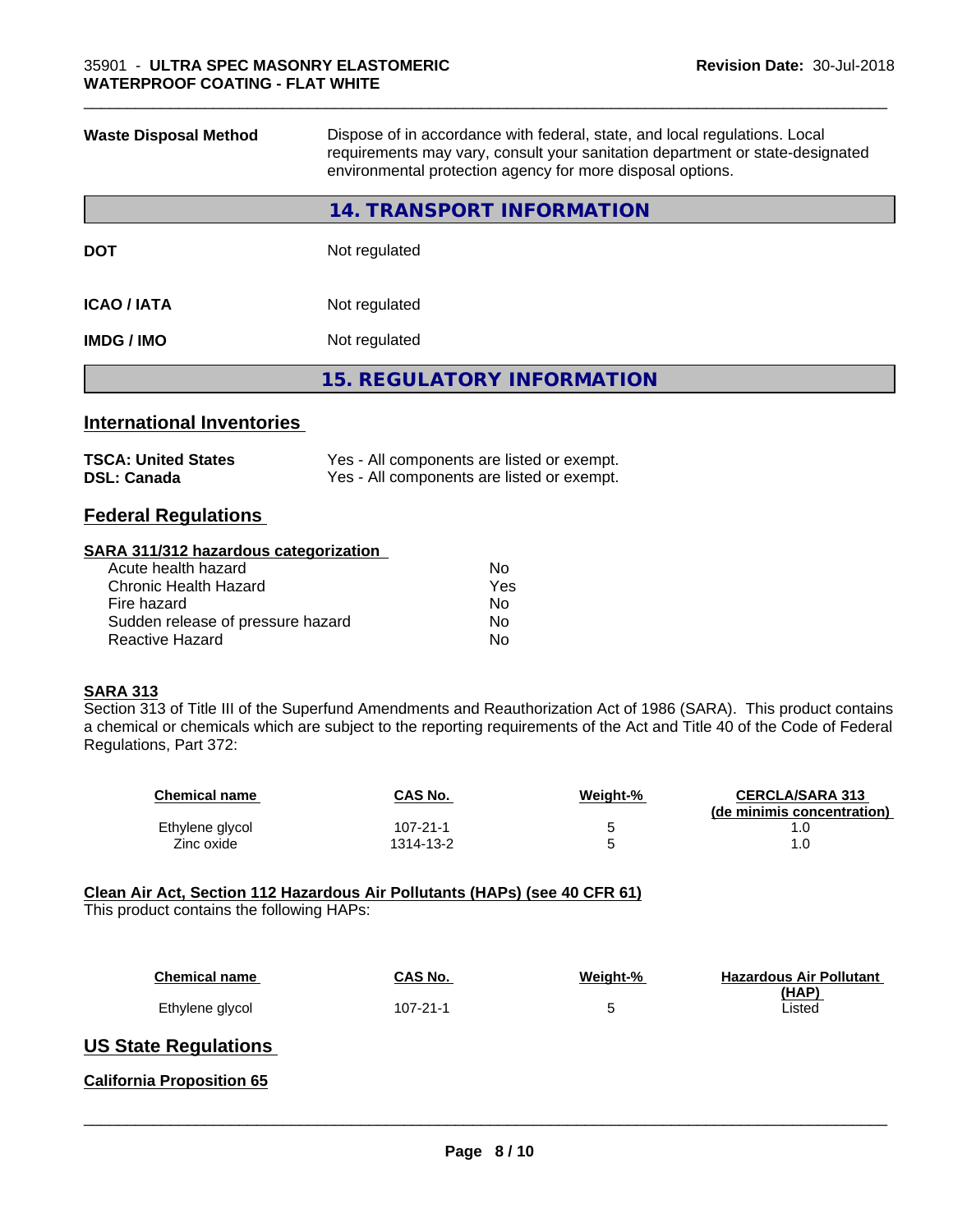# **A WARNING:** Cancer and Reproductive Harm– www.P65warnings.ca.gov

#### **State Right-to-Know**

| <b>Chemical name</b> | <b>Massachusetts</b> | <b>New Jersey</b> | Pennsylvania |
|----------------------|----------------------|-------------------|--------------|
| Limestone            |                      |                   |              |
| Titanium dioxide     |                      |                   |              |
| Ethylene glycol      |                      |                   |              |
| Zinc oxide           |                      |                   |              |
| Silica, mica         |                      |                   |              |
| Silica, crystalline  |                      |                   |              |

\_\_\_\_\_\_\_\_\_\_\_\_\_\_\_\_\_\_\_\_\_\_\_\_\_\_\_\_\_\_\_\_\_\_\_\_\_\_\_\_\_\_\_\_\_\_\_\_\_\_\_\_\_\_\_\_\_\_\_\_\_\_\_\_\_\_\_\_\_\_\_\_\_\_\_\_\_\_\_\_\_\_\_\_\_\_\_\_\_\_\_\_\_

#### **Legend**

X - Listed

**16. OTHER INFORMATION**

**HMIS** - **Health:** 1\* **Flammability:** 0 **Reactivity:** 0 **PPE:** -

#### **HMIS Legend**

- 0 Minimal Hazard
- 1 Slight Hazard
- 2 Moderate Hazard
- 3 Serious Hazard
- 4 Severe Hazard
- Chronic Hazard

X - Consult your supervisor or S.O.P. for "Special" handling instructions.

*Note: The PPE rating has intentionally been left blank. Choose appropriate PPE that will protect employees from the hazards the material will present under the actual normal conditions of use.*

*Caution: HMISÒ ratings are based on a 0-4 rating scale, with 0 representing minimal hazards or risks, and 4 representing significant hazards or risks. Although HMISÒ ratings are not required on MSDSs under 29 CFR 1910.1200, the preparer, has chosen to provide them. HMISÒ ratings are to be used only in conjunction with a fully implemented HMISÒ program by workers who have received appropriate HMISÒ training. HMISÒ is a registered trade and service mark of the NPCA. HMISÒ materials may be purchased exclusively from J. J. Keller (800) 327-6868.*

 **WARNING!** If you scrape, sand, or remove old paint, you may release lead dust. LEAD IS TOXIC. EXPOSURE TO LEAD DUST CAN CAUSE SERIOUS ILLNESS, SUCH AS BRAIN DAMAGE, ESPECIALLY IN CHILDREN. PREGNANT WOMEN SHOULD ALSO AVOID EXPOSURE.Wear a NIOSH approved respirator to control lead exposure. Clean up carefully with a HEPA vacuum and a wet mop. Before you start, find out how to protect yourself and your family by contacting the National Lead Information Hotline at 1-800-424-LEAD or log on to www.epa.gov/lead.

| <b>Prepared By</b>      | <b>Product Stewardship Department</b><br>Benjamin Moore & Co.<br>101 Paragon Drive<br>Montvale, NJ 07645<br>800-225-5554 |
|-------------------------|--------------------------------------------------------------------------------------------------------------------------|
| <b>Revision Date:</b>   | 30-Jul-2018                                                                                                              |
| <b>Revision Summary</b> | Not available                                                                                                            |